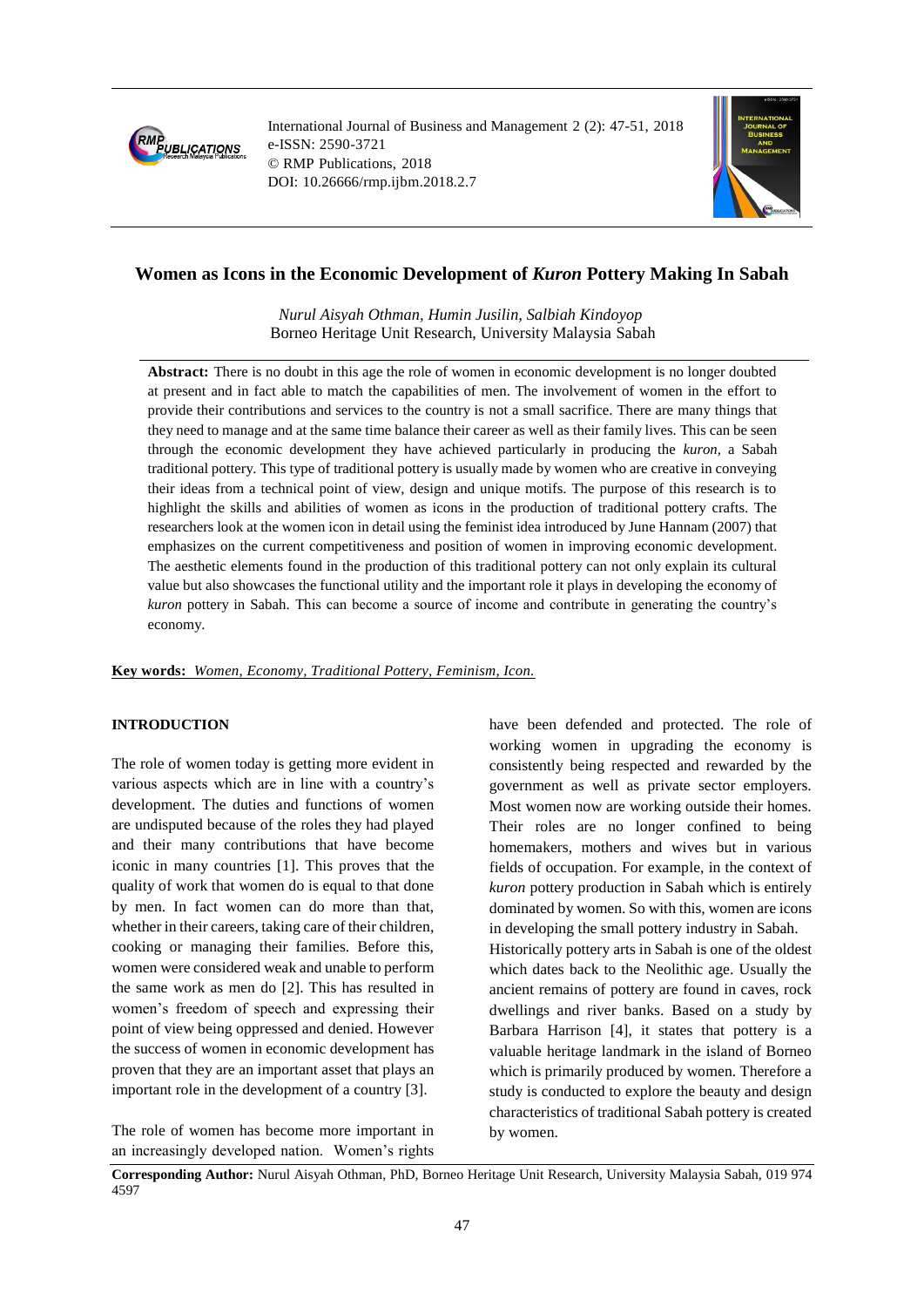Traditional pottery is also one of the key elements in the ceramic manufacturing industry which needs to be explored and appreciated. It is a heritage that reflects the identity and culture of the tribe that created it. Therefore a study on women icon and the traditional pottery in terms of the processing production and the exploration if its beauty, design and motifs is needed. Through this documentation the traditional pottery is maintained as a treasure and cultural heritage of the community.

# **ECONOMIC DEVELOPMENT OF SABAHAN POTTERY**

The majority of crafts person working in the traditional pottery industry in Sabah are made up of local women who have inherited the skills from previous generations [5]. They are very knowledgeable in the basics of their skills. Their knowledge encompasses the selection of raw materials which is clay and the shaping and quality control to ensure it does not break easily. They also inherit skills which determine the uniqueness of a product which is based on the use of beautiful colors through a mixture of natural resources. This knowledge is an important criterion among these pottery crafts by women to ensure that their products are made to the highest quality and standard.

Traditional Sabahan pottery in the context of its design and motifs has a high significance in their traditional lives [6]. For example the creation design shows a high degree of ideological and creative thought process. The design of the crafts women in terms of patterns and motifs are usually based on the natural surroundings and their daily lives. Therefore the production of traditional pottery is not only for utility purposes, it also reflects the thoughts and philosophies of past generations. The Malaysian Handicraft Development Corporation has recognized *kuron* among the Kadazan Dusun community as a symbol or icon of the traditional pottery manufacturing industry of Sabah.

Among the functions of the *kuron* pot is as utensil for cooking food, which also relates to a women's work. Cone-shaped *kuron* pots are used for cooking rice and boiling water. According to traditional beliefs the *kuron* pot contains certain nutritional properties which can help cure various kinds of illnesses after drinking water boiled from it. In terms of production, the shaping of its design and patterns

shows the aesthetical ideas inspired by the *kuron* pottery craftswomen.



**Figure 1**: Image of *kuron* pottery.

The study of traditional pottery of Sabah explores the role of women in displaying the beauty of design and ornamentation in context of its small industry. The role of women in boosting the production of pottery also enhances the economic status of families and communities. Traditional pottery is an ethnic treasure and has the potential to create a unique industry which can compete with the rest of the world. A study on the role of women and manufacturing techniques as well as the aesthetical values in the art of traditional pottery making is a prelude to an era of innovative ceramic products that can be developed as an economic generator.

### **RESEARCH METHODOLOGY**

In this study, the researcher uses a qualitative-based ethnographic approach that is used as a guideline to obtain first and end-to-end data by being directly involved in the field recording information and conducting interviews. During the preliminary stage of data gathering the researchers will be involved directly in analyzing the aesthetic value found in the production, design and motifs of *Kuron* pottery by linking the role of women in contributing to the development of ceramic economics from the feminist theory point of view presented by June Hannam [5]. According to June Hannam, the role of women or women's rights nowadays is equal to that of men in terms of contribution in the economic and social perspective. It can be seen that the role of women is expedient and lends assistance to men and also contributes to the economic development with the production of Sabah's *Kuron* pottery that is produced with attractive designs, and aesthetic and functional motifs. These handicraft products also indirectly contribute to increase the profile of the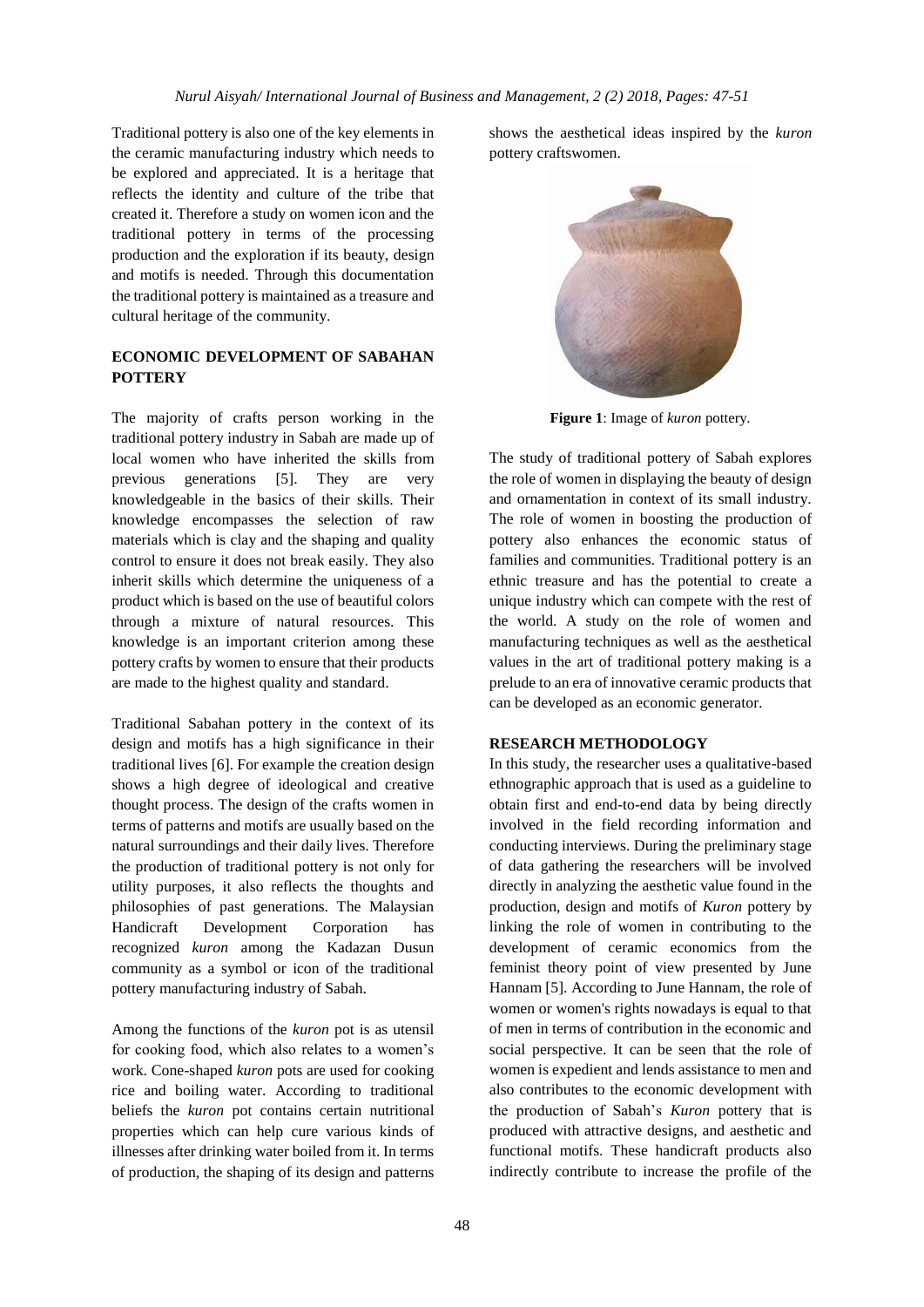ceramics industry of Malaysia through the sales and demonstration of handicraft products often organized by the Malaysian Handicraft Development Corporation.

## **WOMEN AS ICONS IN THE POTTERY MAKING INDUSTRY IN SABAH**

The increasing demand for handicraft products in Malaysia today has influenced the personality development of handicraft entrepreneurs' innovation, commitment, as well as the ability to succeed in their business. In fact, Einarsson [7] also notes that the development of the handicraft industry in several Southeast Asian countries is amongst the most important contributors to the development of the personality of an entrepreneur and the Gross Domestic Product (GDP). Whereas in the context of marketing, Lamb et al [8] makes it clear that the demand for a product and service in the market today depends on it fulfilling the needs and requirements of consumers. Therefore, to increase the demand for handicraft products and fulfilling the needs of the consumer community today, handicraft entrepreneurs need to be innovative and committed in the business to develop handicraft products that still retain its ethical and aesthetic values of the Malay culture. Without doubt, the handicraft industry needs new innovation and ideas in all aspects to ensure the production of quality and acceptable products for consumers.

*Kuron* pottery made by the ethnic Dusun Tindal tribe from Malangkap village has its special features created from traditional technique and manufacturing process. Its structure and design has been created based on its functions and uses, for example cooking utensils, food storage containers and ritual tools [9]. **Figure 2** shows the creativity of a woman in producing traditional *kuron* pottery using handicraft skills. The craftsmanship of the pottery was transformed into creative design features and has successfully maintained an appeal to local demand. This small industry contributes towards additional family income and local economy through open craft sales and has high demand for use as cooking utensil, jewelry and uses in traditional rituals, dances and ceremonies [8]. Nowadays though, the functions of this have shifted with the modern era, its design and motifs are still preserved and have not changed or conformed to modernization. This is because it still retains the

identity and heritage of their ancestors. The following shows the *kuron* design structure.



**Figure 2**: Woman making traditional *kuron* pottery.



**Figure 3** : Various saizes of *kuron* and *popogong*

Kantiam Binti Setan (60 years old) [11], is a craftswoman of *kuron* pottery from the village of Malangkap Tiong, Kota Belud, Sabah. There are two types of *kuron* pottery produced, namely *kuron* and *popogong* and is mainly produced by the ethnic Dusun Tindal tribe in the village. Both types of pottery have different functions and sizes (**Figure 3**). Larger *kuron* pots are used as cooking utensils and for storing foods. Smaller *popogong* pots are mainly used as ritual and dance tools. According to information provided these two type of pottery have received a warm welcome in the local markets or during traditional festivals and ritual ceremonies. It is in high demand from foreign as well as locals tourists.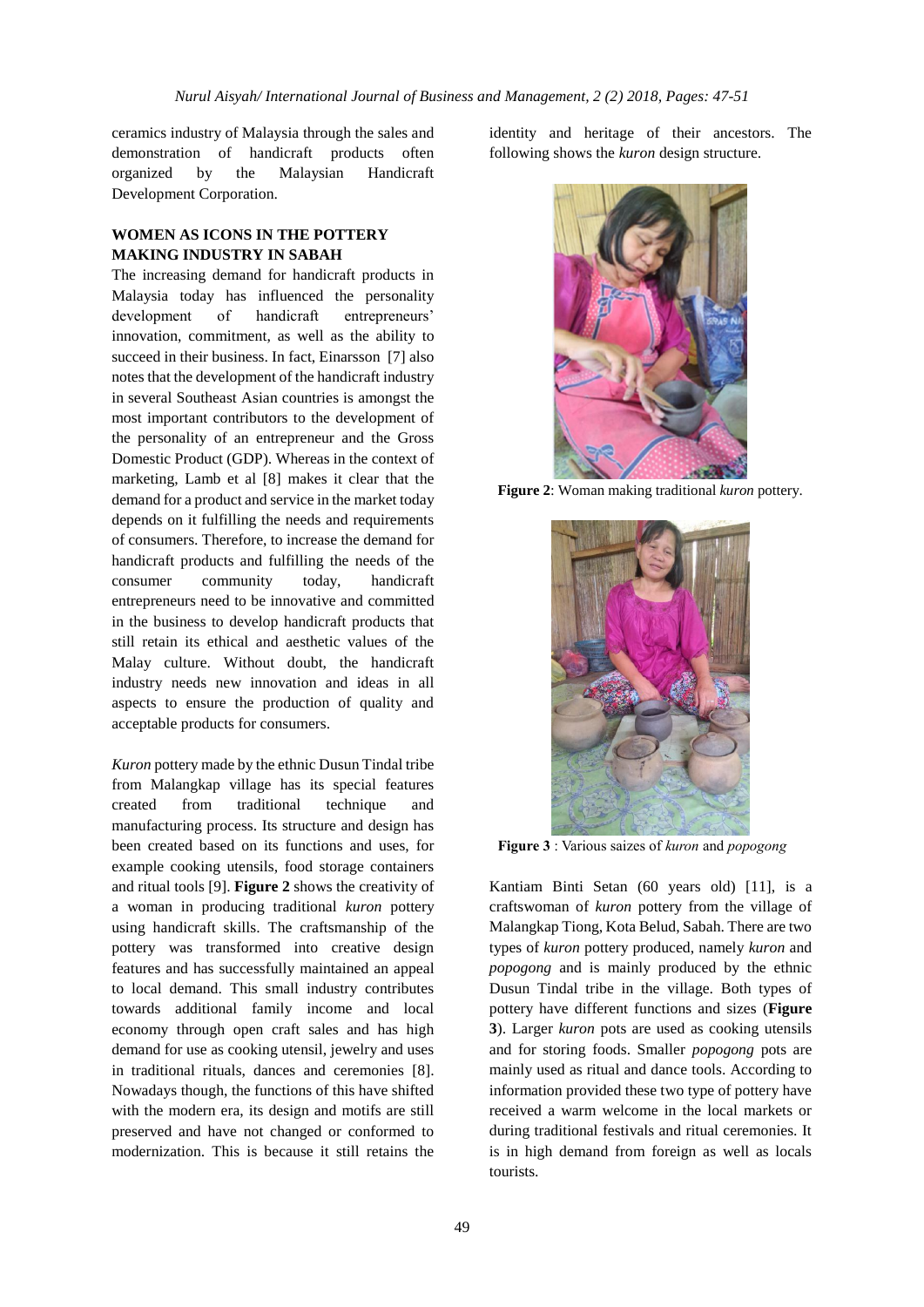This high demand is significant with its traditional technique of production and pattern design that creates its own uniqueness. More significant is the belief that drinking water from the *kuron* pot can cure body ailments and lowers high body temperatures. The constant demand for this pottery shows a high potential in the ceramics industry. The *popogong* are used according to modernity as they are instrumental in accompanying various ethnic Dusun Tindal dances [12]. The symbolism behind *popogong* pottery demonstrates these iconic women which is of the Dusun Tindal ethnic tribe to the outside world for their high level of creativity and wisdom in producing handicraft products that can be used for various functions. **Figure 4** shows the use of *kuron* and **Figure 5** shows the procedures of using the *popogong* in Sabah.



Figure 4: *Kuron* pottery used in a ritual ceremony.



Beside, *kuron* pottery production is traditionally used. Mrs kantiam also have *kuron* production workshops pottery to various society layer group level that are interested to learn tradisonal handicraft heritage. Sabah *kuron* pottery handicraft heritage should be carried and make lasting by all corporation level one of them through move like have demonstration like this should in spread to people. Every time Mrs Kantiam's pottery workshop school holiday season frequented by school students and students from University Malaysia Sabah (UMS) to learn get-up and inquisitive by further on the traditional pottery craft goods. Beginning from land acquisition way until impurity discharge process in the ground and until pottery production than one process to one process shown one by one clearly and detailed. **Figure 6** (i) and (ii) shows as through good action like this carried out by Kantiam able giving various benefits to Y generation and X nowadays so that their free time fill up with activity that is beneficial and conserve tradisonal craft heritage that getting forgotten.





(i)

(ii)



**Figure 5:** *Popogong* used in *momorun kuron* dance.